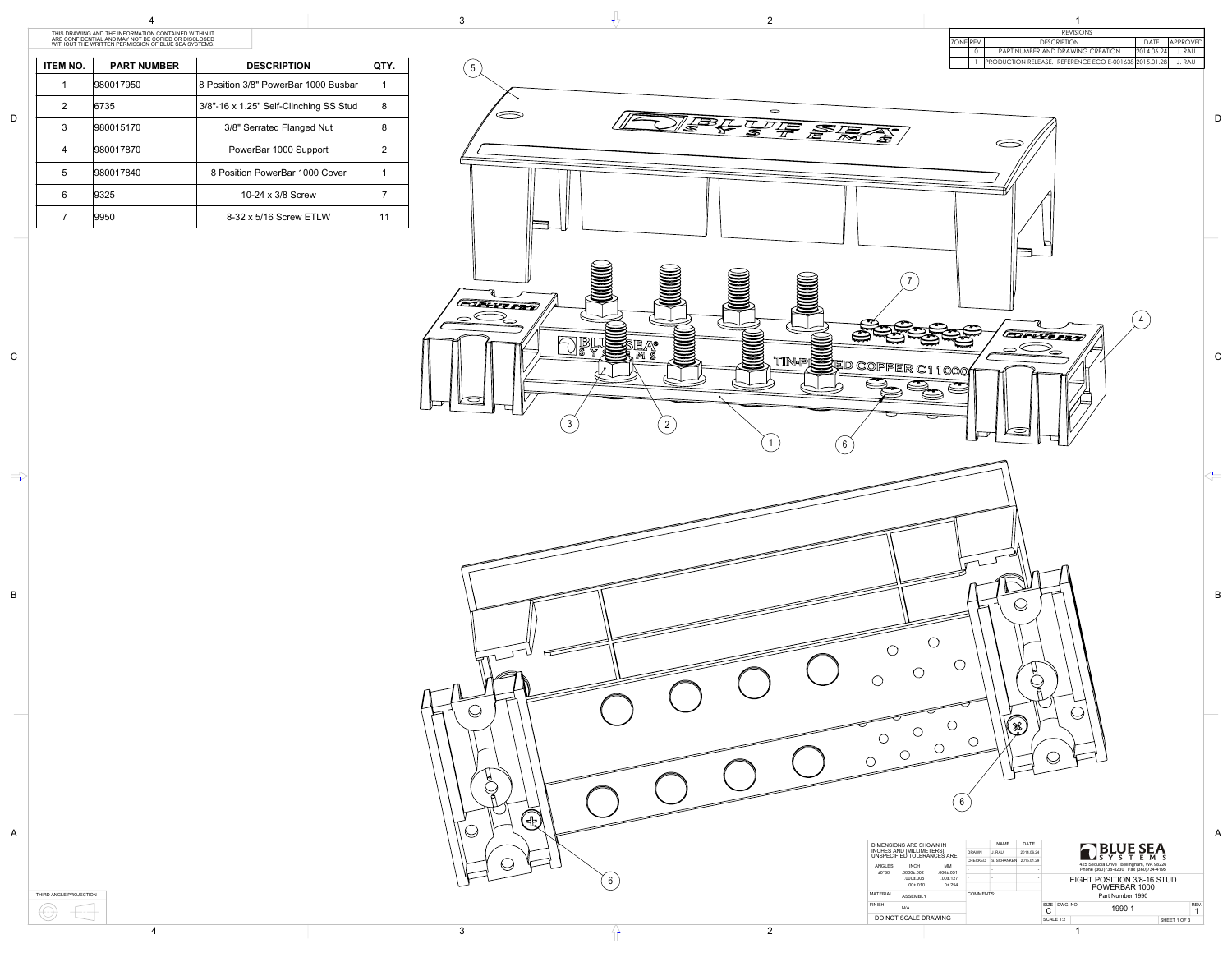B

 $\left\langle \right\rangle$ 

C

D